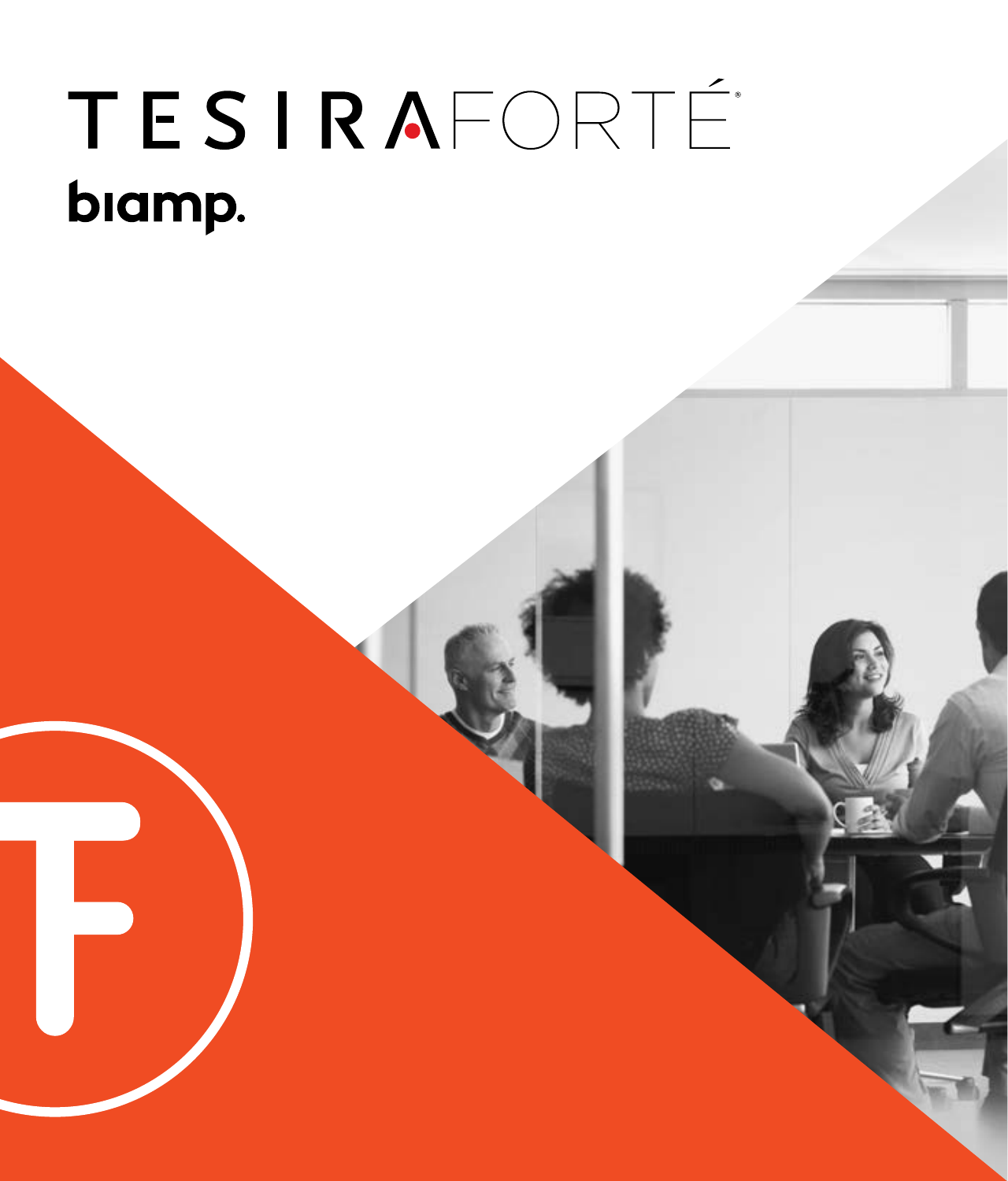

### FOR THE LOVE OF SOUND™

The TesiraFORTÉ® family offers several different models. Each TesiraFORTÉ model is designed and optimized to address a different business challenge, with an eye towards accommodating advancements in AV technologies.

Because some applications don't require audio networking, most models are available in an AVB, non-AVB, or Dante™ compatible version. All versions include the same full set of features; the only difference is the ability to transport audio using AVB/TSN or Dante. Our Dante equipped models allow for interfacing with Dante enabled microphones.

Audio Video Bridging/Time Sensitive Networking (AVB/TSN) is a set of open IEEE standards that have been adopted across multiple industries, including the automotive and industrial sectors, and by major companies such as Intel® and Cisco®. With an AVB/TSN backbone, media streams can travel throughout your facility over the corporate network.

Tesira AVB audio devices are Avnu™ certified. This is a significant milestone, and demonstrates Biamp's commitment to supporting the adoption of AVB/TSN by providing customers with future-proofed, robust networked media solutions. The Avnu Alliance provides certifications for member products that meet all requirements set forth by the Avnu Certified Logo Program.

By selecting TesiraFORTÉ, you're choosing a smarter, more efficient audio solution for your customers, and one that will last them long into the future.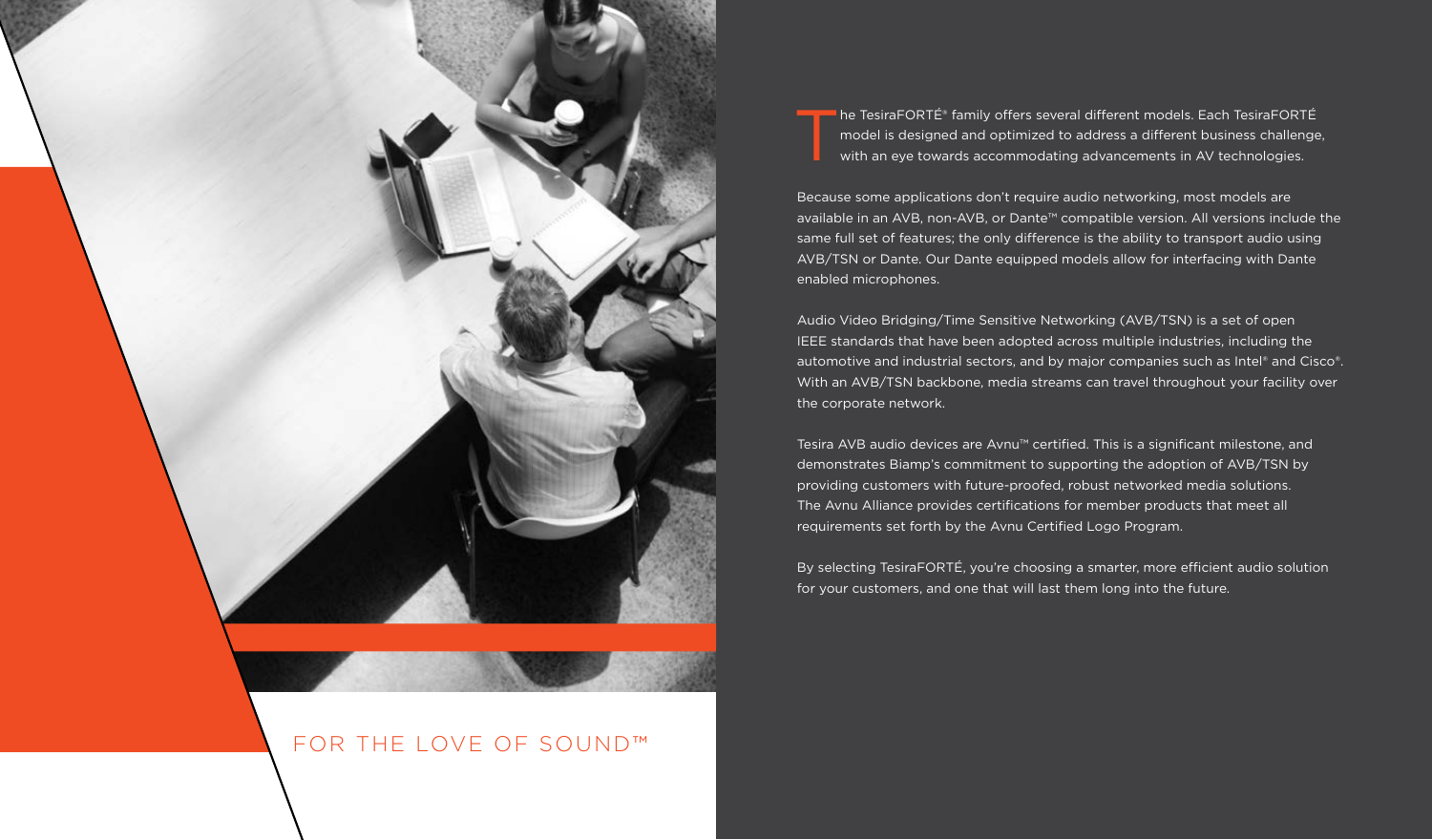# AVB DSP WITH USB AUDIO.

To enhance the functionality and flexibility of TesiraFORTÉ, we added a USB port to each model. The port can interface directly with third-party technologies, allowing you to take full advantage of today's most sophisticated conferencing solutions. Here are a few applications where you may want to consider using USB audio:

### CONFERENCING | Connect directly with a soft codec device



# CUTTING EDGE, ANYONE?

Each TesiraFORTÉ model supports up to 8 channels of configurable audio I/O that can be allocated in the programming interface. With multiple combinations of inputs and outputs, transporting audio over USB makes TesiraFORTÉ a powerful solution for a number of common business challenges.

### BACKGROUND MUSIC | Receive digital audio directly from a music source



### COURT RECORDING | Interface directly with court recording devices



### LECTURE/MEETING RECORDING | Interface directly with recording devices

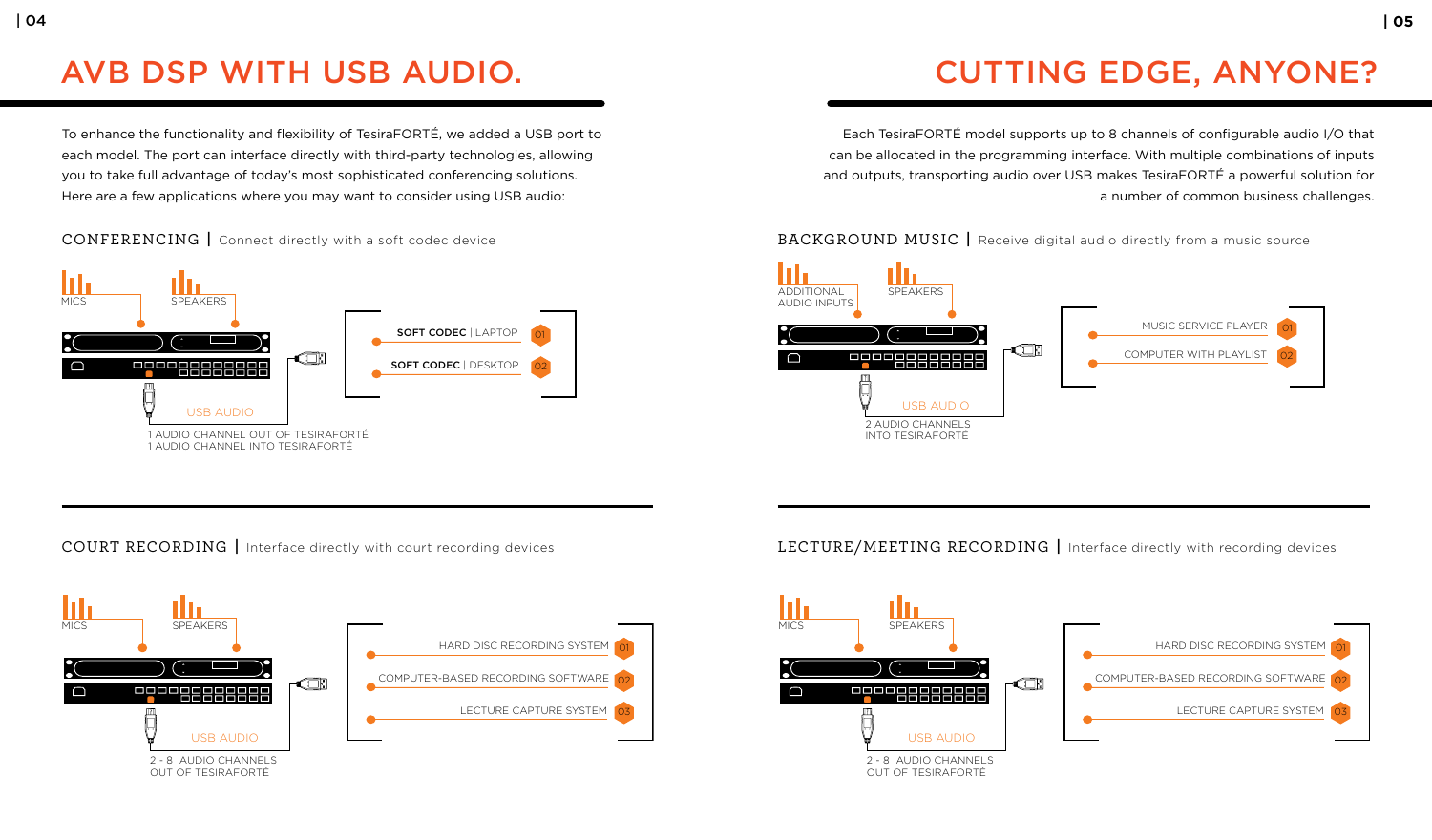# TesiraFORTÉ MODELS

Why are there so many TesiraFORTÉ models? Because you shouldn't have to pay for functinalilty you don't need. Some audio DSP platforms perform best in non-networked spaces, while others do better in distributed, networked installations. TesiraFORTÉ lets you decide what's right for your project and budget.

### HERE ARE THE SPECIFIC FEATURES OF EACH MODEL:

### **TesiraFORTÉ Platform Features**

- 128 x 128 network channels (AVB model only)
- 32 x 32 network channels (DAN model only)
- Gigabit Ethernet control port
- RS-232 serial port
- Up to 8 channels of configurable USB audio
- 4-pin GPIO
- 2-line OLED display with capacitivetouch navigation
- Rack mountable (1RU)
- Internal universal power supply
- Tesira fixed I/O digital signal processor

### **TesiraFORTÉ AI:** Standard model for high quality audio

- 12 mic/line inputs
- 8 mic/line outputs

### **TesiraFORTÉ CI:** Soft codec conferencing solution

- 12 mic/line inputs with AEC technology
- 8 mic/line outputs

### **TesiraFORTÉ VT:** Telephony conferencing solution

- 12 mic/line inputs with AEC technology
- 8 mic/line outputs
- 2-channel VoIP interface and standard FXO telephone interface

**TesiraFORTÉ VT4:** Telephony conferencing solution for smaller conference rooms

- 4 mic/line inputs with AEC technology
- 4 mic/line outputs
- 2-channel VoIP interface and standard FXO telephone interface

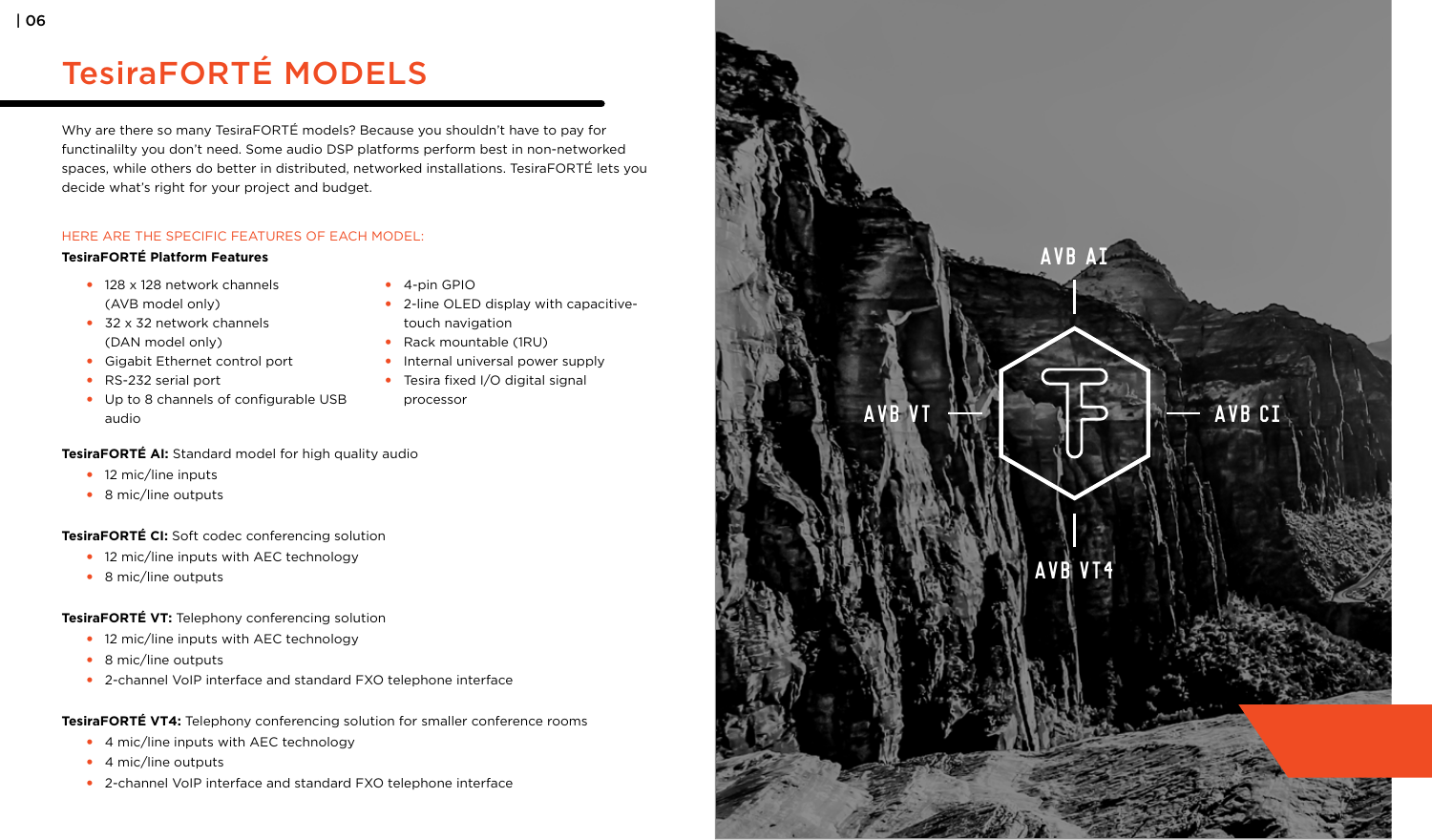### TesiraFORTÉ AI STANDARD MODEL FOR HIGH-QUALITY AUDIO

At its best in conference rooms or council chambers, the sweet spot for the AI model is installations requiring high-quality audio solutions such as those with voice lift and mix-minus.

For those customers who want to link multiple rooms together for centralized control, or add them to an existing Tesira AVB network, TesiraFORTÉ AVB AI models are the right choice for general audio applications.

The TesiraFORTÉ AI and DAN AI are better choices for those environments where a standalone DSP is needed for localized audio per room.

Soft codec conferencing is the way the world does business, and TesiraFORTÉ CI is the ideal model to help you get the most from this technology. By passing all audio signals through a powerful DSP that's built to make sure every word is heard, you get the best of both worlds.

With the USB port enabling direct integration with soft codec technologies, and AEC technology ensuring superior conferencing audio, all TesiraFORTÉ CI models are built for truly collaborative communications.

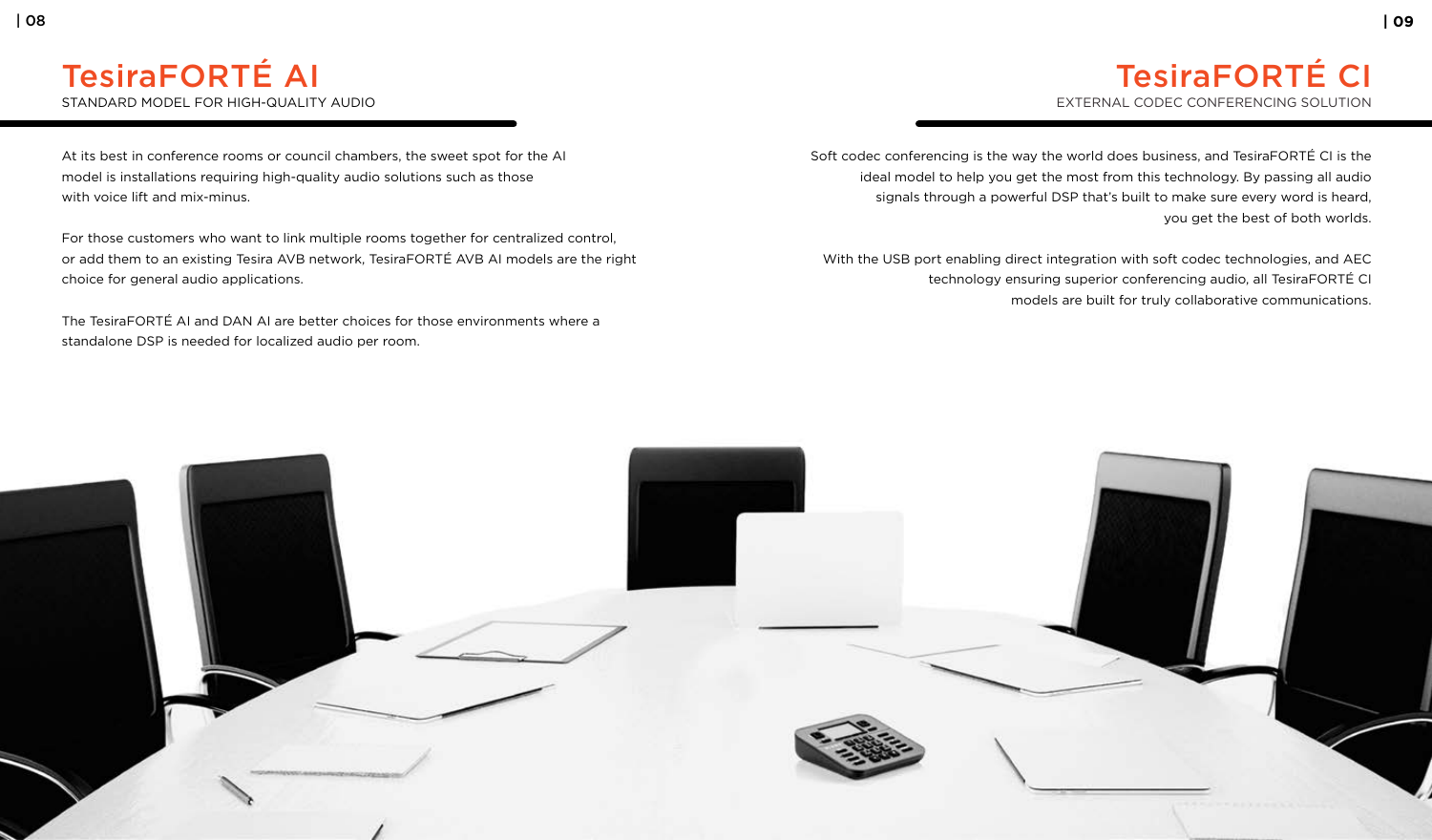### TesiraFORTÉ VT TELEPHONY CONFERENCING SOLUTION

The TesiraFORTÉ VT combines both standard telephone service and a 2-line VoIP interface together in one solution, giving customers a choice between these technologies and soft codec calls via USB audio. The VT brings all this technology together so if there's ever a need to update a telephony platform, you won't have to upgrade your DSP solution.

Whether you plan to link multiple rooms together, add them to an existing Tesira AVB network, or keep the units separate, the VT models facilitate broad communication over VoIP or standard telephone lines, while leveraging AEC.

### TesiraFORTÉ VT4 TELEPHONY CONFERENCING FOR SMALLER CONFERENCE ROOMS

As conferencing solutions continue down the path of all digital, analog I/O becomes less of a requirement. The TesiraFORTÉ VT4 takes all the power of a standard TesiraFORTÉ product and reduces not only the price, but also the analog I/O, making it a perfect solution for digital microphones or for installations requiring less analog I/O.

> The VT4 offers customers a choice between AVB/TSN and Dante technologies – allowing them to select the model that best fits their conferencing needs.

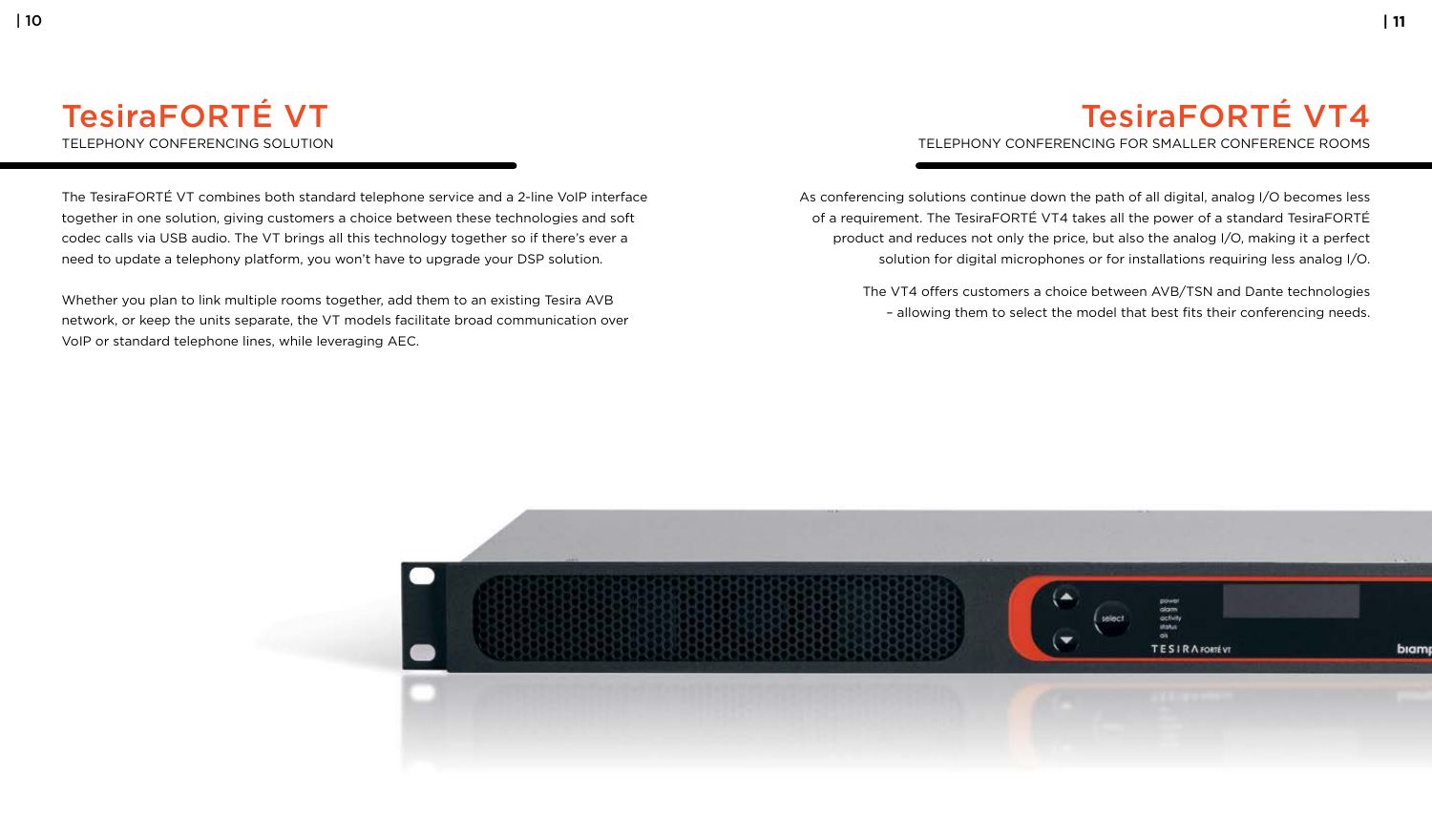## **DIGITAL SIGNAL PROCESSORS**

| <b>FIXED I/O DSP</b>               |                                                                                                                                                                                                                    |  |
|------------------------------------|--------------------------------------------------------------------------------------------------------------------------------------------------------------------------------------------------------------------|--|
| TesiraFORTÉ AI*                    | Fixed I/O configuration of 12 mic/line level inputs and 8 mic/line level outputs. Supports<br>up to 8 channels of configurable USB audio.                                                                          |  |
| TesiraFORTÉ CI*                    | Fixed I/O configuration of 12 mic/line level inputs with AEC and 8 mic/line level outputs.<br>Supports up to 8 channels of configurable USB audio.                                                                 |  |
| TesiraFORTÉ VT*                    | Fixed I/O configuration of 12 mic/line level inputs with AEC, 8 mic/line level outputs, SIP<br>VoIP and standard telephone interface. Supports up to 8 channels of configurable<br>USB audio.                      |  |
| TesiraFORTÉ AVB VT4                | Fixed I/O configuration of 4 mic/line level inputs with AEC, 4 mic/line level outputs,<br>1 channel of analog telephony, and 2 channels of VoIP telephony. Supports up to 8<br>channels of configurable USB audio. |  |
| TesiraFORTÉ DAN VT4                | Fixed I/O configuration of 4 mic/line level inputs with AEC, 4 mic/line level outputs,<br>1 channel of analog telephony, and 2 channels of VoIP telephony. Supports up to 8<br>channels of configurable USB audio. |  |
| <b>VIDEO ENCODERS AND DECODERS</b> |                                                                                                                                                                                                                    |  |
| TesiraLUX <sup>™</sup> IDH-1       | AVB video encoder; includes one HDMI® port and one DisplayPort™ 1.2 port. Accepts 8<br>channels of embedded PCM audio and includes 2 mic/line level analog inputs.                                                 |  |
| TesiraLUX OH-1                     | AVB video decoder; includes one HDMI port. Outputs 8 channels of embedded PCM<br>audio and includes 2 mic/line level analog outputs.                                                                               |  |
| <b>CONTROLS</b>                    |                                                                                                                                                                                                                    |  |

| <b>CONTROLS</b> |                                                                        |  |
|-----------------|------------------------------------------------------------------------|--|
| TEC-1s          | PoE Ethernet control - surface mount                                   |  |
| TEC-1i          | PoE Ethernet control - in-wall mount                                   |  |
| EX-LOGIC        | PoE controller with 16 logic GPIO                                      |  |
| $HD-1$          | Hardware dialer with 12-key standard dial pad and 4 navigation buttons |  |

# **PRODUCTS AMPLIFIERS, EXPANDERS, AND MORE**

#### **AMPLIFIERS**

| AMP-4175R           | 4-channel, 175W, supports optional I/O card                   |
|---------------------|---------------------------------------------------------------|
| AMP-8175R           | 8-channel, 175W, supports 2 optional I/O cards                |
| AMP-4350R           | 4-channel, 350W, supports optional I/O card                   |
| <b>AMP-4300R CV</b> | 4-channel, 300W, constant voltage, supports optional I/O card |
| AMP-A460H           | 4-channel, 60W amplifier                                      |
| AMP-450P            | 4-channel PoE+ conferencing amplifier                         |

| <b>EXPANDERS*</b> |                                                                      |  |
|-------------------|----------------------------------------------------------------------|--|
| EX-IN             | PoE+ 4-channel mic/line input expander                               |  |
| EX-AEC            | PoE+ 4-channel mic/line input expander with AEC                      |  |
| EX-OUT            | PoE+ 4-channel mic/line output expander                              |  |
| EX-IO             | PoE+ 2-channel mic/line input and 2-channel mic/line output expander |  |
| EX-MOD            | Modular expander that can be configured with up to three I/O cards   |  |
| EX-UBT            | PoE AVB/USB expander with Bluetooth <sup>®</sup> wireless technology |  |

#### **MICROPHONES**

| TCM-1   | AVB Beamtracking™ ceiling microphone                              |
|---------|-------------------------------------------------------------------|
| TCM-1A  | AVB Beamtracking ceiling microphone with 2-channel PoE+ amplifier |
| TCM-1EX | Expansion AVB Beamtracking ceiling microphone                     |
| CM1-6W  | Miniaturized gooseneck ceiling microphone, cardioid capsule       |
| CM1-6WS | Miniaturized gooseneck ceiling microphone, supercardioid capsule  |
|         |                                                                   |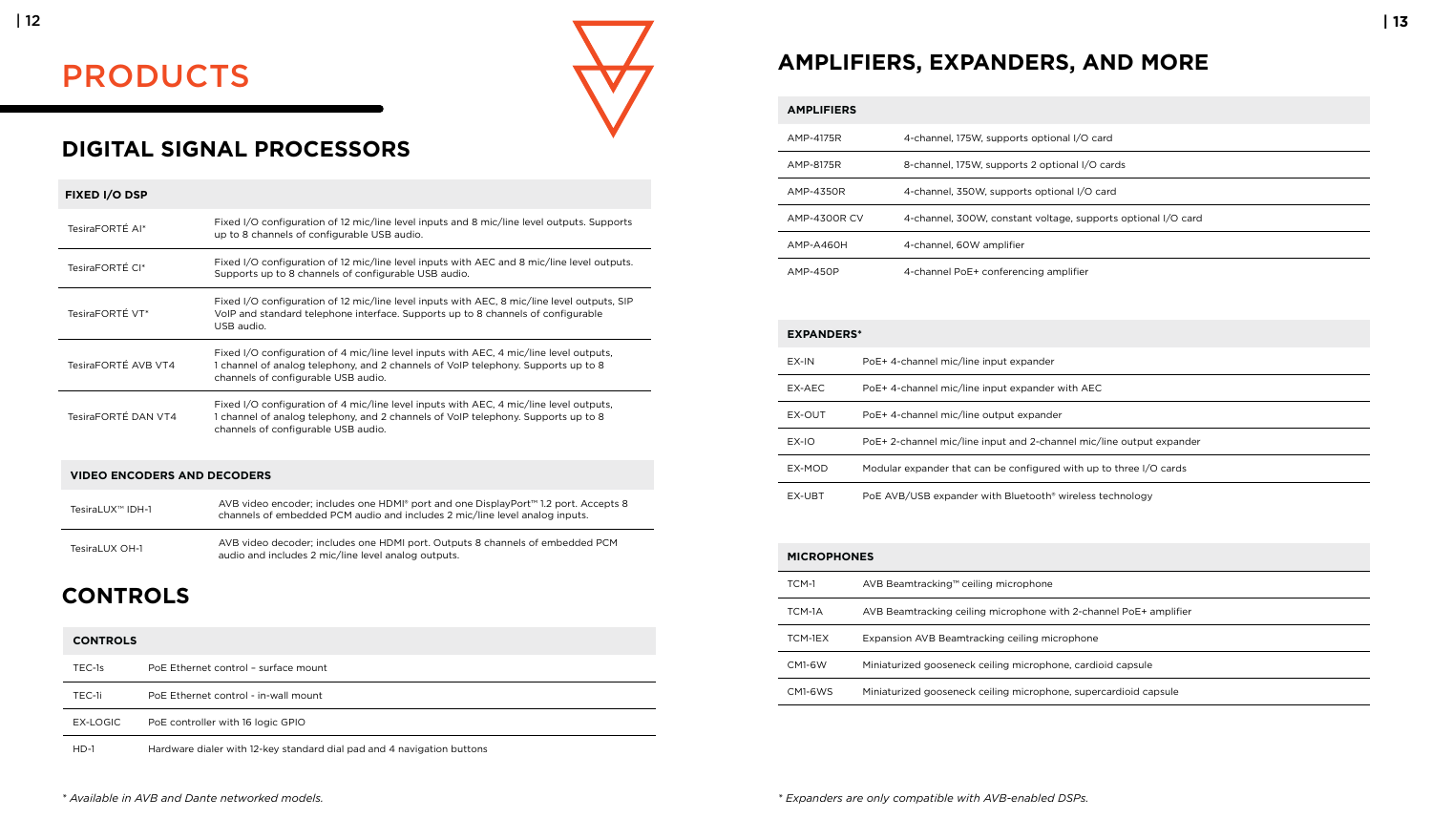

Our Technical Support team has won<br>accolades for the high level of service<br>they provide to our customers day i accolades for the high level of service they provide to our customers day in and day out. With unparalleled worldwide support, Biamp's applications engineers walk you through solutions, and assist you with new system designs, programming, or troubleshooting.

They also perform our in-person and online equipment and concept trainings. From webinars and tutorials on YouTube®, to articles and tech notes on Cornerstone—our online technical support knowledgebase—to in-person multi-day certification trainings, Biamp has invested in your success.

TesiraFORTÉ is backed by our 5-year warranty. Training is available online. To learn more about available courses, visit biamp.com/training.

### biamp.com/training

Biamp, Tesira and TesiraFORTÉ are either trademarks or registered trademarks of Biamp Systems, LLC in the United States and other countries. Other product names referenced may be trademarks or registered marks of their respective owners and Biamp Systems is not affiliated with or sponsored by these companies. Audinate and Dante are either trademarks or registered trademarks of Audinate Pty Ltd in the United States and other countries.